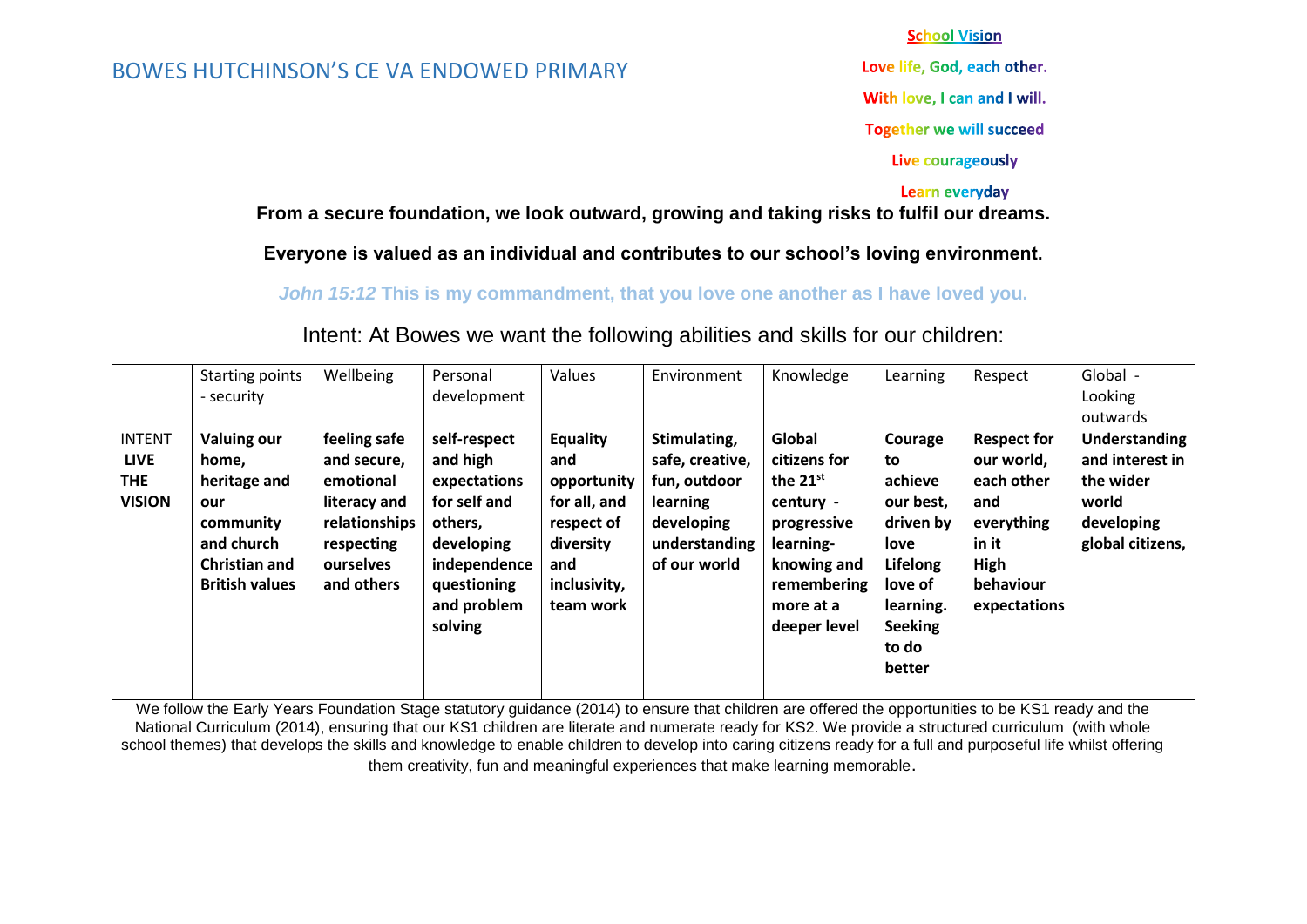# BOWES HUTCHINSON'S CE VA ENDOWED PRIMARY

**School Vision** Love life, God, each other. With love, I can and I will. **Together we will succeed** Live courageously Learn everyday

## Implementation

- $\circ$  Our curriculum is creative and imaginative and is designed to take account of children's differing learning needs and styles, ensuring opportunities for children to develop their academic, moral, spiritual, physical, creative, artistic and social skills.
- o A major strength of our school is our commitment to maximise chances, experiences and opportunities with visits and visitors. Children remember more when they are provided with stimulating experiences and we always aim to educate beyond as well as in the classroom.
- o Retrieval of previously learnt content is frequent and regular, which increases both storage and retrieval strength with spaced repetition to ensure that learning is most effective.
- o Subject specific learning is enhanced by making curriculum links and giving opportunities to apply learning, knowledge and skills to real life situations.
- o Daily routines and lesson starters provide opportunities to remember and practise previously learnt content.
- o Curricular and extracurricular activities meet the differing interests of each child and help to promote inclusion and to inspire each child in a lively and exciting environment within a climate of high expectations and care.
- o We continuously strive to find ways to improve and develop. We strongly believe that we must deliver not only inspiring curriculum but one that is fit for today's pupils and will also be fit for tomorrow.
- o We focus our efforts so that children feel safe, secure, healthy and successful. They are taught with love. We want learning to be enjoyable and to encourage the children to look forward to the future by providing them with the best real-life experiences.

# Impact

- o We develop the whole child both academically and socially.
- o Children are helped to become confident, enthusiastic learners engaging in exciting, collaborative, independent activities.
- o They develop a responsibility for making choices and decisions that stimulate their curiosity to explore and enjoy acquiring new skills and knowledge.